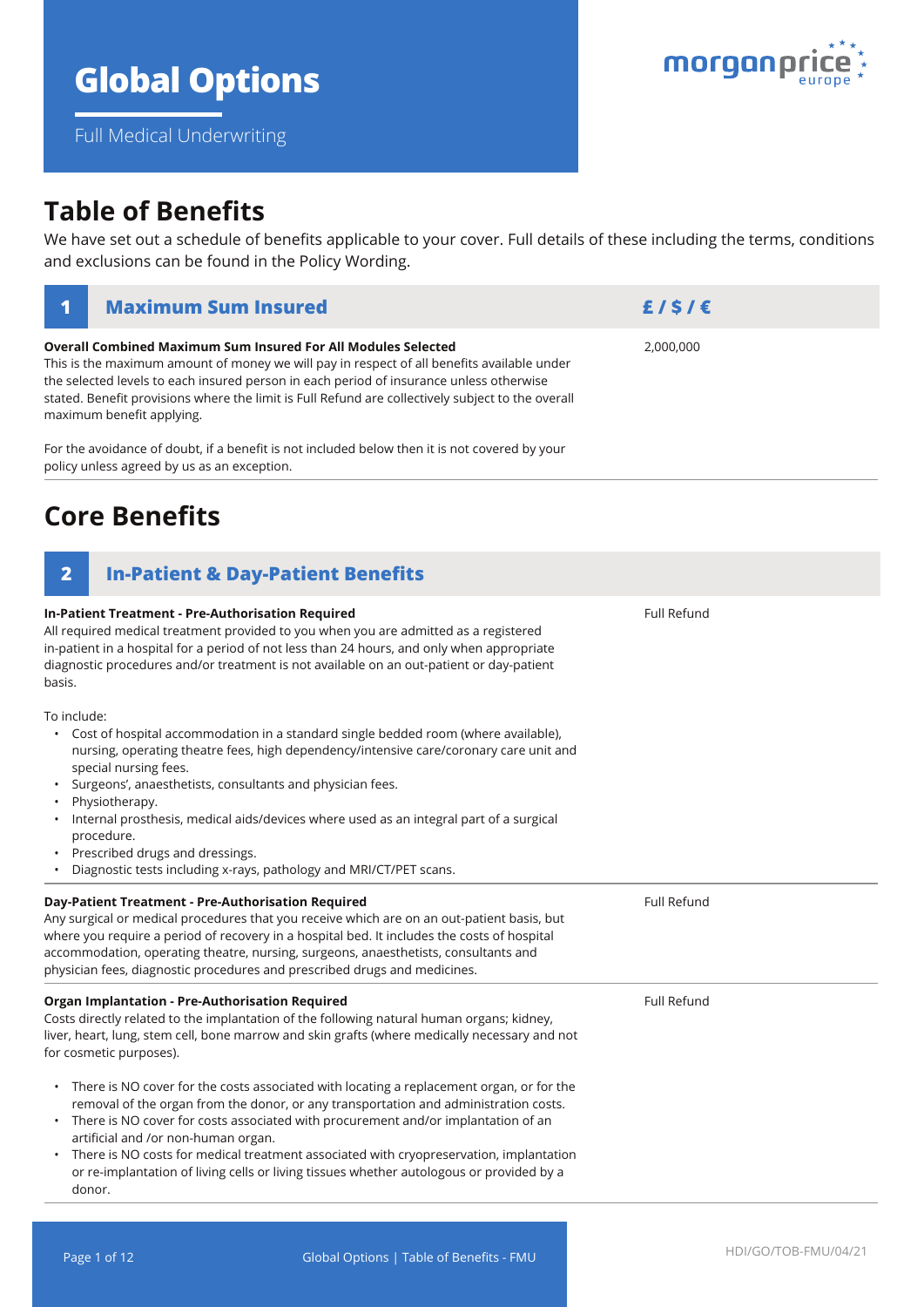

| <b>In-Patient &amp; Day-Patient Benefits</b> — continued<br>$\overline{\mathbf{2}}$                                                                                                                                                                                                                                                                                                                                                                                           |                                                            |   |
|-------------------------------------------------------------------------------------------------------------------------------------------------------------------------------------------------------------------------------------------------------------------------------------------------------------------------------------------------------------------------------------------------------------------------------------------------------------------------------|------------------------------------------------------------|---|
| Rehabilitation - Pre-Authorisation Required<br>Treatment received on an in-patient basis in a recognised rehabilitation unit, under the<br>supervision and direction of a physician, to restore health and mobility after an accident,<br>injury or illness covered by this policy.                                                                                                                                                                                           | 120 days                                                   |   |
| Accommodation to Stay with Child - Pre-Authorisation Required<br>Hospital accommodation costs for 1 insured person to stay with an insured child dependant,<br>who is under the age of 16, and being admitted to hospital as an in-patient for medical<br>treatment covered by this policy.                                                                                                                                                                                   | <b>Full Refund</b>                                         |   |
| Additional Hospital Accommodation - Pre-Authorisation Required<br>Accommodation of 1 accompanying person to stay in the same room in the hospital in case<br>of critical conditions.                                                                                                                                                                                                                                                                                          | Full Refund                                                |   |
| Newborn Child Accommodation - Pre-Authorisation Required<br>Hospital accommodation for the newborn immediately following birth. This is for a<br>maximum period of 2 days.                                                                                                                                                                                                                                                                                                    | <b>Full Refund</b>                                         |   |
| <b>Chronic Conditions</b><br>3                                                                                                                                                                                                                                                                                                                                                                                                                                                | Enhanced modules available<br>$\left  \bm{+} \right $      |   |
| Acute Treatment of a Chronic Medical Condition - Pre-Authorisation Required<br>In-patient, day-patient and out-patient treatment including diagnostic tests, investigations<br>and prescribed drugs and medicines, for the medical treatment of acute exacerbations<br>of a chronic medical condition diagnosed after the start date of the policy or agreed to be<br>covered in writing at application stage.                                                                | <b>Full Refund</b>                                         |   |
| Routine Management & Palliative Treatment for Each Chronic Medical Condition- Pre-<br><b>Authorisation Required</b><br>In-patient, day-patient and out-patient treatment including, diagnostic tests, investigations<br>and prescribed drugs and medicines, for the medical treatment, routine management and<br>palliative treatment of a chronic medical condition diagnosed after the start date of the<br>policy or agreed to be covered in writing at application stage. | 50,000                                                     | ÷ |
| Kidney Dialysis - Pre-Authorisation Required<br>Kidney dialysis needed temporarily for sudden kidney failure resulting from a disease or<br>injury, covered by your policy.                                                                                                                                                                                                                                                                                                   | 50,000                                                     |   |
| HIV & AIDS Treatment - Pre-Authorisation Required - A 2 year waiting period applies to<br>this benefit.<br>Medical Treatment for HIV and AIDS including related diseases where contracted as a direct<br>result of a blood transfusion received after the persons start date.                                                                                                                                                                                                 | 5,000 each insured period up to a<br>37,500 lifetime limit |   |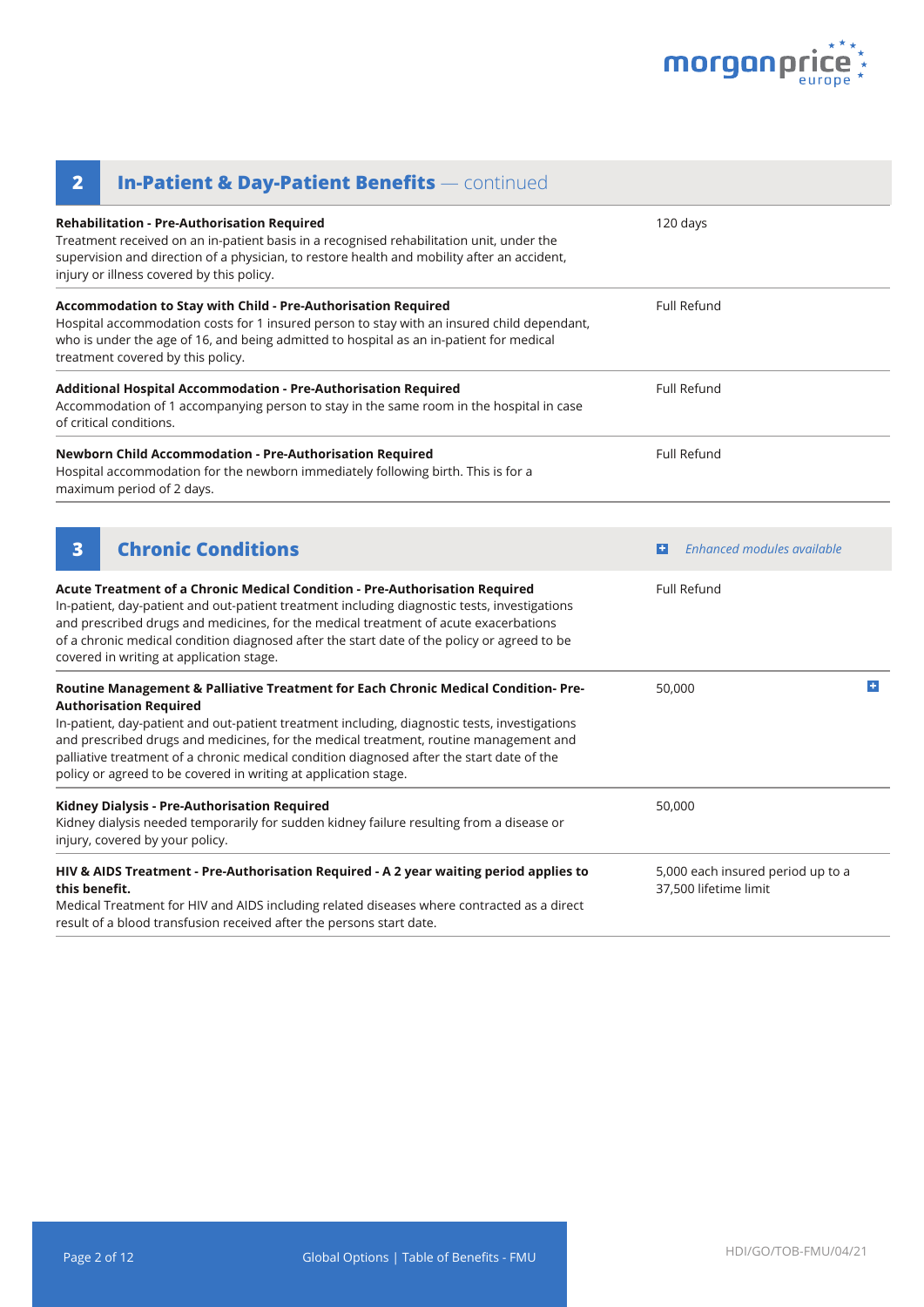

#### **Pregnancy & Childbirth Benefits <sup>5</sup> + -** *Enhanced modules available* **Routine Pregnancy & Childbirth** The costs of treatment for all pre-natal care; delivery costs; hospital accommodation for the newborn immediately following birth; and post-natal care for the mother. Please note that no cover is available for: • Terminations of pregnancy on non-medical grounds. • Ante-natal classes and midwifery costs when not directly associated with the childbirth delivery. • Treatment received by the newborn after the initial paediatric check up unless the newborn is added to the insured persons policy within 14 days of birth. *There is no cover for the pregnancy, delivery or newborn where the pregnancy has been conceived using any form of assisted reproduction (including in vitro fertilisation) under this benefit.*  2,500 **Complications** The costs of treatment for all pre-natal care; delivery costs; hospital accommodation for the newborn immediately following birth; and post natal care for the mother, where complications occur during the pregnancy or childbirth. For the purposes of this policy complications of pregnancy and childbirth will only be deemed to include the following: toxaemia, gestational hypertension, pre-eclampsia, ectopic pregnancy, hydatidiform mole, ante and post-partum haemorrhage, retained placenta membrane, stillbirths, miscarriage, caesarean sections (where a physician has certified that it is medically necessary) and 50,000 consultations, diagnostic tests, scans, investigations, prescribed drugs and dressings, chemotherapy, radiotherapy, stem cell transplants (from either bone marrow or blood), routine management and palliative treatments; will be assessed and paid for under this benefit. *Pre-Authorisation Required for these benefits*

Please note that no cover is available for:

**Cancer Treatment - Pre-Authorisation Required**

**4 Cancer Care**

From the date an insured person is diagnosed with cancer, subject to it not pre-existing the start date of the policy, whether it is in its acute, chronic or terminal stage, all and any treatment received thereafter on an in-patient, day-patient or out-patient basis involving:

• Terminations of pregnancy on non-medical grounds.

abortions (where a physician has certified it is medically necessary).

• Ante-natal classes and midwifery costs when not directly associated with the childbirth delivery.

• Treatment received by the newborn after the initial paediatric check up unless the newborn is added to the insured persons policy within 14 days of birth.

*There is no cover for the pregnancy, delivery or newborn where the pregnancy has been conceived using any form of assisted reproduction (including in vitro fertilisation) under this benefit.* 

### **Paediatric Check-Up**

Contribution towards the initial paediatric check-up for the new-born.

*There is no cover for the pregnancy, delivery or newborn where the pregnancy has been conceived using any form of assisted reproduction (including in vitro fertilisation) under this benefit.* 

*Along with an option to reduce cover \*10 month wait period applies on all Pregnancy & Childbirth Benefits*

Full Refund

**+ -**

200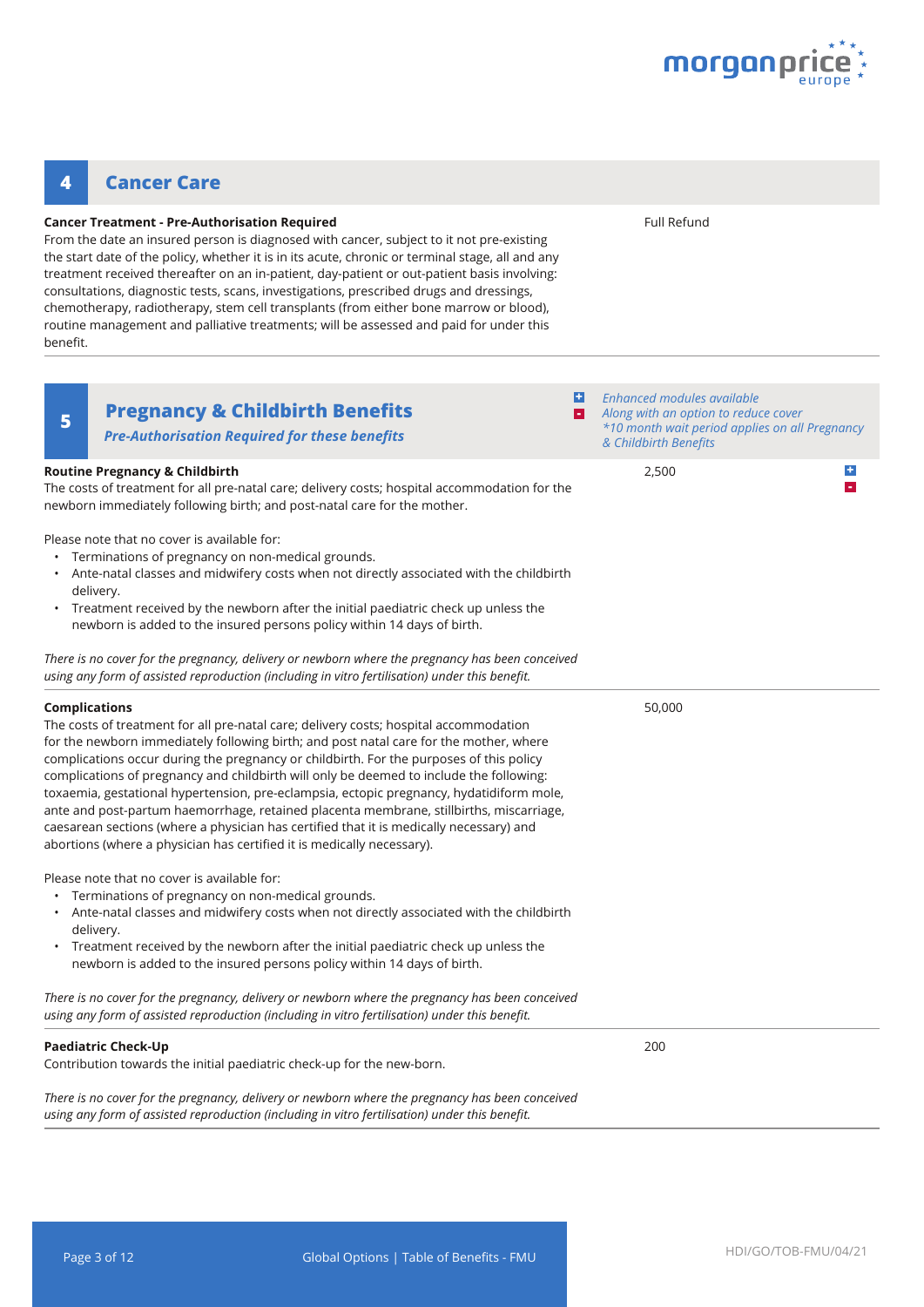

*Enhanced modules available Along with an option to reduce cover*

### **Pregnancy & Childbirth Benefits** - continued **<sup>5</sup> -** *Pre-Authorisation Required for these benefits*

#### **Premature Baby Cover**

The costs of medical treatment for a premature baby where received during the first 2 months following birth.

Please note that no cover is available:

- Where the baby has not been added to the insured persons policy within 14 days of birth.
- For continuing treatment after the expiry of the initial 2 month period other than for new and unrelated medical conditions.
- Treatment received by the newborn after the initial paediatric check up unless the newborn is added to the insured persons policy within 14 days of birth.

*There is no cover for the pregnancy, delivery or newborn where the pregnancy has been conceived using any form of assisted reproduction (including in vitro fertilisation) under this benefit.* 

### **Medical Evacuation & Repatriation <sup>6</sup>**

*Pre-Authorisation Required for these benefits*

#### **Emergency Medical Transfer** The costs of emergency medical transportation, and medical care en route, for an insured person who has a critical medical condition and local facilities are inadequate or not available. Transportation will be to the nearest suitable hospital in either their country of residence or a nearby country (not necessarily the home country), returning the insured person to their country of residence after treatment. Please note no cover is available: • For any subsequent transfer costs arising as a result of the same medical condition once we have returned the insured person to their country of residence. • Emergency medical transportation costs where the insured person is not being admitted to a hospital for medical treatment, or where the costs have not been approved by us prior to travel commencing. • The transfer of a pregnant woman to hospital for routine childbirth, unless it is necessary due to medical complications. • Any costs for transportation, cremation or local burial of mortal remains where death has occurred directly or indirectly as a result of a medical condition, treatment or accident, not covered under this policy. Full Refund **Overnight Accommodation** Overnight accommodation costs for the accompanying close relative or friend, to stay with or near the insured person while hospitalised. Please note there is no cover available for: • Travel and accommodation costs unless specifically agreed by us and confirmed in writing prior to the date of travel. • Any additional travelling costs incurred by the nominated close relative or friend, if it is necessary for us to arrange for the insured person to be transferred to a second hospital within the same country. 200 Maximum 10 nights per event **Transportation of Children** Following an emergency medical transfer or evacuation under this section, we will arrange and pay to transport, to a specified destination, any children under the age of 19 left at home unattended, or pay for the travelling costs (1 economy class return ticket) of a person to take care of the children at home. Full Refund

100,000

**+**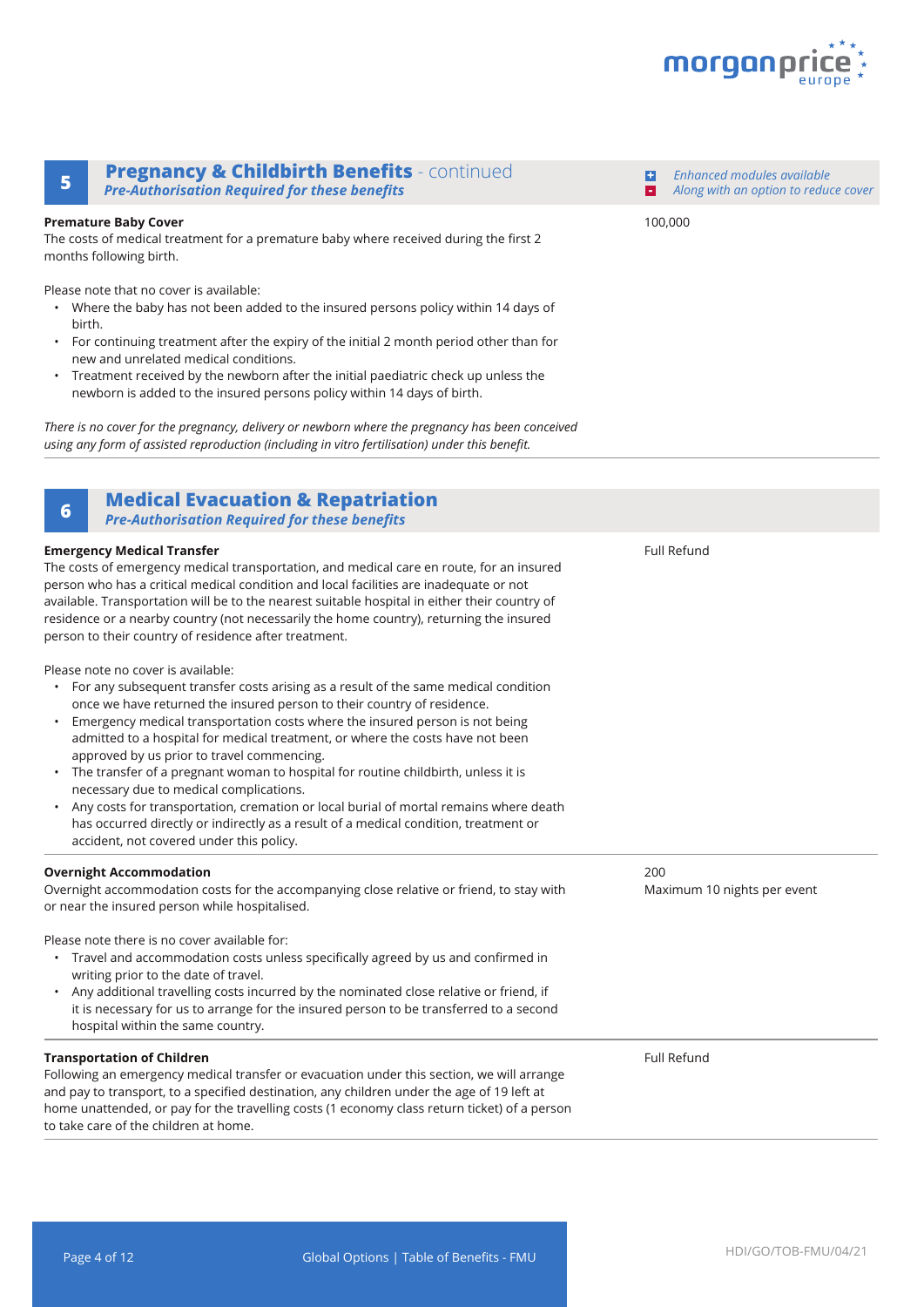

| <b>Transportation of Mortal Remains</b><br>7<br><b>Pre-Authorisation Required for this benefit</b>                                                                                                                                                                                                                                        |                                                |
|-------------------------------------------------------------------------------------------------------------------------------------------------------------------------------------------------------------------------------------------------------------------------------------------------------------------------------------------|------------------------------------------------|
| <b>Transportations of Mortal Remains</b><br>The cost of transportation of mortal remains following death of an insured person, available<br>only when the death of the insured person occurs while outside of their home country.                                                                                                         | 3,000                                          |
| <b>Out of Area Treatment Benefit</b><br>8                                                                                                                                                                                                                                                                                                 |                                                |
| <b>Emergency Out of Area Treatment</b><br>The costs of short term treatment for emergency medical conditions covered by your policy<br>that occur while you are travelling outside of your elected area of cover as shown on your<br>certificate of insurance. Where such travel is for a maximum of 30 days per annum.                   | Paid up to 15,000<br>Up to 30 days travel only |
| Please note there is no cover available:<br>For non-emergency medical treatment outside of your geographical area.<br>Emergency medical treatment when the total number of days travelling in each period<br>of insurance exceeds 30 days.<br>Treatment where you have specifically travelled with the purpose of obtaining<br>treatment. |                                                |
| <b>Additional Benefits</b><br>$\boldsymbol{9}$                                                                                                                                                                                                                                                                                            |                                                |
| A. Congenital Benefit for conditions not discovered at birth but which can subsequently be<br>corrected with surgery. A maximum lifetime limit applies to this benefit.                                                                                                                                                                   | Full refund<br>Up to 20,000 lifetime limit     |
| This benefit is only available if the insured person has been covered on the policy since birth.<br>A 12 month wait period applies to this benefit.                                                                                                                                                                                       |                                                |
| B. Congenital/Birth Defects for conditions diagnosed within one year of birth for babies<br>conceived by natural means. A maximum lifetime limit applies to this benefit.                                                                                                                                                                 | Full refund<br>Up to 20,000 lifetime limit     |

*This benefit is only available if the insured person has been covered on the policy since birth.*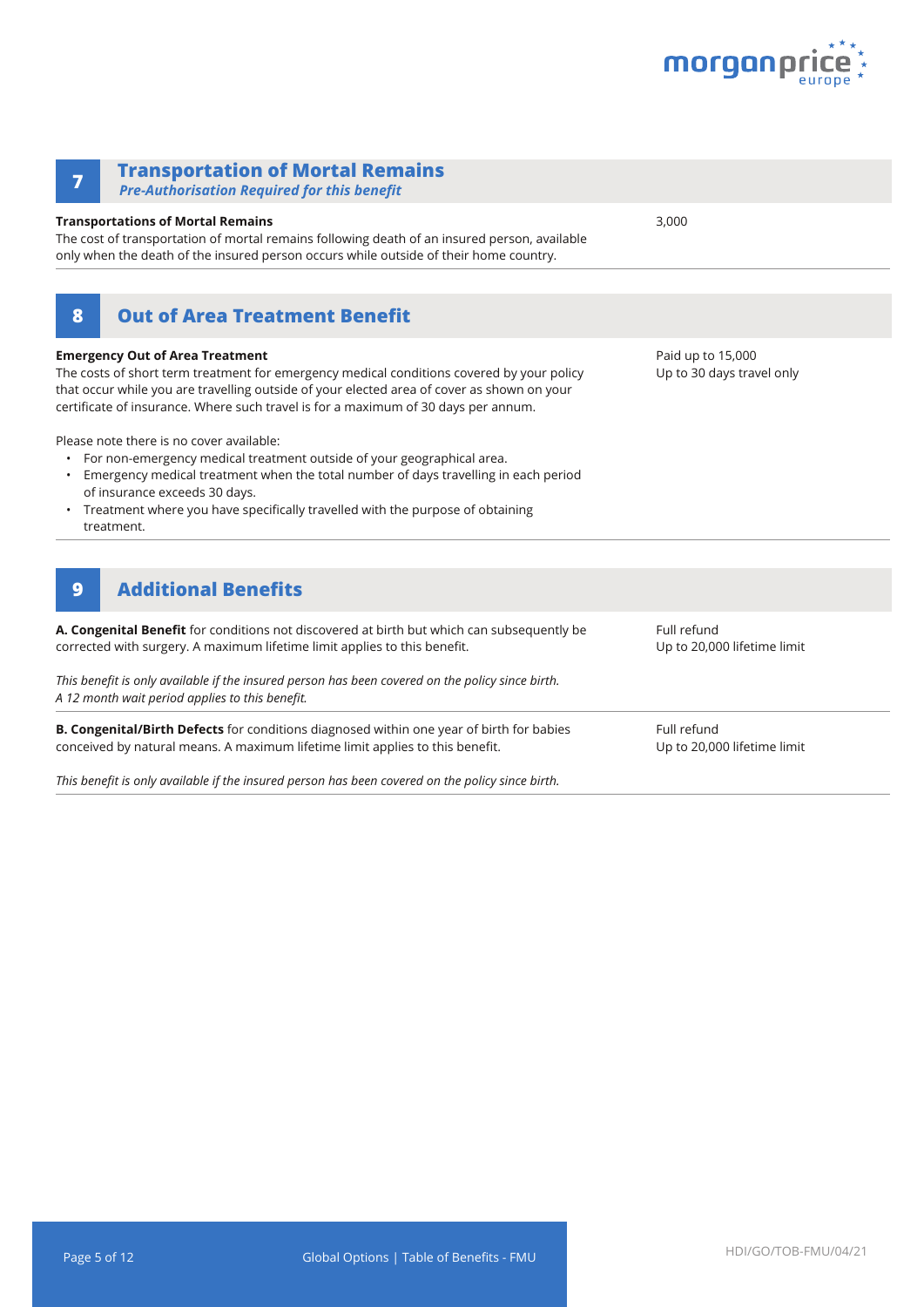

# **Optional Modules (to be added to the Core Module)**

**Out-Patient Module 1**

| <b>Out-Patient Module 1</b><br>Overall Annual Maximum for this benefit 5,000                                                                                                                                                                         | Add Out-Patient Benefits to your policy                  |
|------------------------------------------------------------------------------------------------------------------------------------------------------------------------------------------------------------------------------------------------------|----------------------------------------------------------|
| <b>Out-Patient Services</b><br>The services of a physician and/or consultant including diagnostic tests, investigations<br>including ECG, x-rays, pathology, histology, MRI/CT/PET scans and minor surgery in a<br>doctors' clinic/consulting rooms. | Full Refund up to the annual maximum<br>for this benefit |
| Physiotherapy<br>Amount available for the treatment of physiotherapy by a licensed physiotherapist.                                                                                                                                                  | 10 sessions per year                                     |
| <b>Prescription Drugs</b><br>Prescribed drugs, medicines, slings, supports and bandages.                                                                                                                                                             | Full Refund up to the annual maximum<br>for this benefit |
| <b>Mobility Aids</b><br>The cost of hiring mobility aids including walking sticks or frames, wheelchairs and crutches.                                                                                                                               | 1,800                                                    |
| <b>Alternative Therapies</b><br>Chiropractic, homeopathy, osteopathy, acupuncture, Ayurvedic, herbal and Chinese<br>medicines, provided by a licensed practitioner, including prescribed drugs and medicines.                                        | 1,000                                                    |
| <b>Child Vaccination</b><br>Routine and preventative vaccinations for an insured child up to the age of 10.                                                                                                                                          | Full Refund (reimbursement only)                         |
| <b>Child Speech Therapy</b><br>Speech therapy for children up to the renewal date following their 18th birthday. This<br>includes cover for speech therapy needed for developmental delay.                                                           | Up to 5 sessions                                         |
| <b>Out-Patient Module 2</b><br>Overall Annual limit for this benefit is the Maximum Sum Insured                                                                                                                                                      | Add Out-Patient benefits to your policy                  |
| <b>Out-Patient Services</b><br>The services of a physician and/or consultant including diagnostic tests, investigations<br>including ECG, x-rays, pathology, histology, MRI/CT/PET scans and minor surgery in a<br>doctors' clinic/consulting rooms. | Full Refund                                              |
| Physiotherapy<br>Amount available for the treatment of physiotherapy by a licensed physiotherapist.                                                                                                                                                  | 10 sessions per year                                     |
| <b>Prescription Drugs</b><br>Prescribed drugs, medicines, slings, supports and bandages.                                                                                                                                                             | Full Refund                                              |
| <b>Mobility Aids</b><br>The cost of hiring mobility aids including walking sticks or frames, wheelchairs and crutches.                                                                                                                               | 1,800                                                    |
| <b>Alternative Therapies</b><br>Chiropractic, homeopathy, osteopathy, acupuncture, Ayurvedic, herbal and Chinese<br>medicines provided by a licensed practitioner, including prescribed drugs and medicines.                                         | 1,000                                                    |
| <b>Child Vaccination</b><br>Routine and preventative vaccinations for an insured child up to the age of 10.                                                                                                                                          | Full Refund (reimbursement only)                         |
| <b>Child Speech Therapy</b><br>Speech therapy for children up to the renewal date following their 18th birthday. This<br>includes cover for speech therapy needed for developmental delay.                                                           | Up to 5 sessions                                         |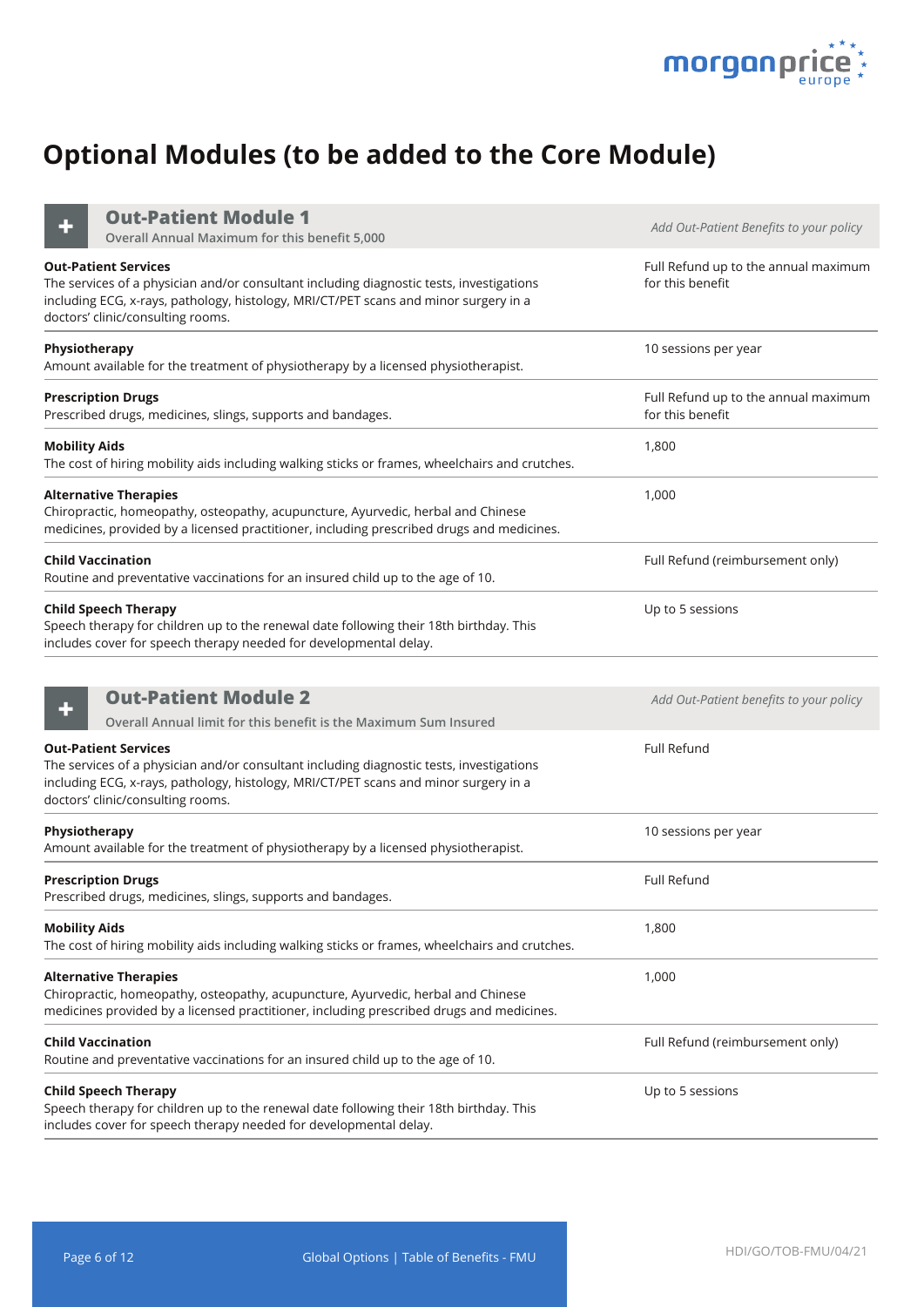

| <b>Wellness &amp; Dental Module</b>                                                                                                                                                                                                                                                                                                                                                                                                                                                                                                                                                                                                                                                                         | Add Wellness & Dental benefits to your policy |
|-------------------------------------------------------------------------------------------------------------------------------------------------------------------------------------------------------------------------------------------------------------------------------------------------------------------------------------------------------------------------------------------------------------------------------------------------------------------------------------------------------------------------------------------------------------------------------------------------------------------------------------------------------------------------------------------------------------|-----------------------------------------------|
| <b>Routine Dental Treatment</b><br>1 annual check-up, 1 annual visit to the hygienist, simple tooth extraction, x-rays, moulds,<br>fillings using amalgams or composite materials and treatment for the relief of an infection<br>including prescribed antibiotics, temporary fillings and oral prophylaxis restricted to scaling<br>and polishing only.                                                                                                                                                                                                                                                                                                                                                    | 500                                           |
| <b>Major Dental Treatment</b><br>Root canal treatment, new or repairs to porcelain crowns, and new or repairs to bridgework.                                                                                                                                                                                                                                                                                                                                                                                                                                                                                                                                                                                | 500                                           |
| <b>Wisdom Tooth Extraction</b><br>Extraction of buried, impacted or un-erupted wisdom teeth only on an in-patient,<br>day-patient or out-patient basis.                                                                                                                                                                                                                                                                                                                                                                                                                                                                                                                                                     | <b>Full Refund</b>                            |
| Orthodontic<br>Orthodontic work for insured children under the age of 19.                                                                                                                                                                                                                                                                                                                                                                                                                                                                                                                                                                                                                                   | 270                                           |
| <b>Travel Vaccinations</b><br>Vaccinations and immunization's that are directly related to overseas travel requirements.                                                                                                                                                                                                                                                                                                                                                                                                                                                                                                                                                                                    | 250                                           |
| <b>Full Wellness Check</b><br>Cost towards a preventative health check-up.                                                                                                                                                                                                                                                                                                                                                                                                                                                                                                                                                                                                                                  | 300                                           |
| <b>Cancer Screening</b><br>Covers cervical smears, mammograms and prostate, colon, and testicular screening.                                                                                                                                                                                                                                                                                                                                                                                                                                                                                                                                                                                                | Full Refund                                   |
| <b>Emergency Dental Treatment</b><br>Dental treatment for immediate pain relief where required as a direct result of an accident.<br>Only treatment received during the first 48 hours following the date of the accident is<br>covered.                                                                                                                                                                                                                                                                                                                                                                                                                                                                    | Full Refund                                   |
| Please not there is no cover available for:<br>• Treatment where the injury was caused by eating or drinking anything, even if it<br>contained a foreign body.<br>Treatment where the damage was caused by normal wear and tear.<br>• Treatment where the damage was caused by teeth brushing or any other oral hygiene<br>procedure.<br>• Treatment where the injury was caused by any means other than extra-oral impact.<br>Emergency dental treatment shall not include; restorative or remedial work; the use of<br>any precious metals; orthodontic treatment of any kind; or dental surgery performed in<br>a hospital, unless dental surgery is the only treatment available to alleviate the pain. |                                               |



**+ Optical Module** *Continued Module Select one of these options to add Optical benefits to your policy* 

| <b>Glasses &amp; Lenses Level 1</b><br>Contribution towards glasses or contact lenses where prescribed by an ophthalmologist or<br>optician and one annual eye test. | 250 |
|----------------------------------------------------------------------------------------------------------------------------------------------------------------------|-----|
| Glasses & Lenses Level 2<br>Contribution towards glasses or contact lenses where prescribed by an ophthalmologist or<br>optician and one annual eye test.            | 500 |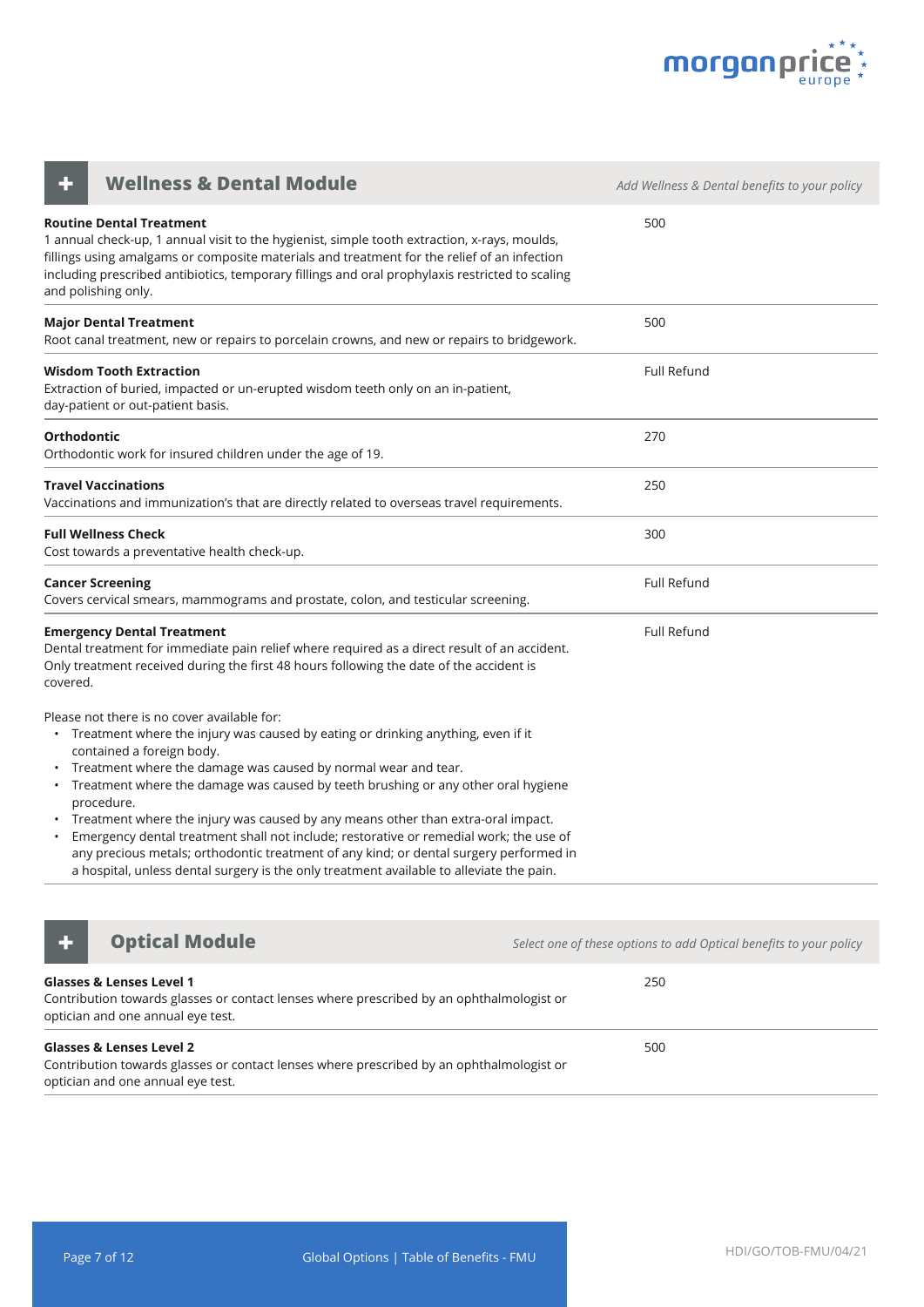

**Annual Maximum** Maximum amount payable under this particular Module 18,000 **In-Patient Psychiatric Treatment** Medical treatment provided when you are admitted as a registered in-patient in a recognised psychiatric unit of a hospital. It includes the cost of hospital accommodation in a standard single bedded room (where available), consultant psychiatrist's/psychologist's fees, diagnostic procedures and prescribed drugs and medicines. 30 nights **Out-Patient Psychiatric Treatment** Treatment of any psychiatric and psychological disorders by a consultant psychiatrist/ psychotherapist, diagnosed after the start date of the policy, including consultations and prescribed drugs and medicines. This is subject to a referral from a primary physician. 10 sessions **Psychiatric Module** *CONDUCTER <b>Adders Add Psychiatric benefits to your policy Adderson in the Add Psychiatric benefits to your policy* 



#### **Home Country Evacuation**

The costs of emergency medical transportation and medical care en route for an insured person who has a critical medical condition and local medical facilities are inadequate or not available. Transportation will be to the home country provided that it is a medically viable option, returning the insured person to their country of residence after treatment.

If your home country is the United States of America, no cover is available.

If your home country is not within your selected area of cover shown on your certificate of insurance, no cover is available.

Please note, no cover is available:

- For any subsequent transfer costs arising as a result of the same medical condition once we have returned the insured person to their home country.
- Travel costs unless specifically agreed by us and confirmed, in writing, prior to the date of travel.
- Evacuation costs where the insured person is not being admitted to a hospital for medical treatment, or where costs have not been approved by us prior to travel commencing.
- The transfer of a pregnant woman to hospital for routine childbirth, unless it is necessary due to medical complications.

**+ Home Country Evacuation Module** *Add Home Country Evacuation benefits to your policy*

Full Refund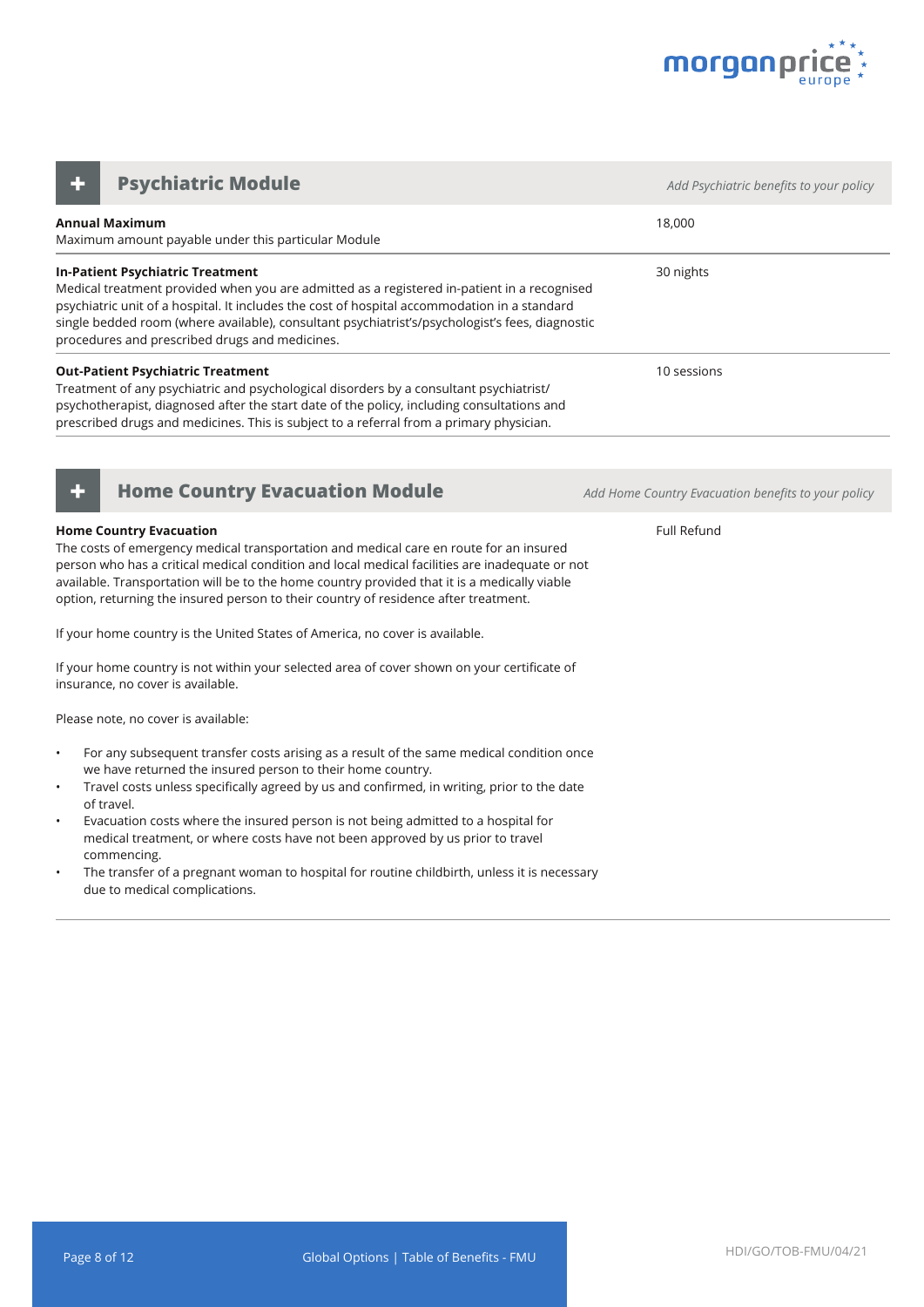

Full Refund to Maximum Sum Insured

### **Enhanced Modules**

The modules below are designed to enhance the cover provided under either the Core or any additional Optional Modules that you may select. The limits shown are instead of NOT in addition to the limits shown on the original Core or Optional module.

In some cases to take the Enhanced module you may have to select an Optional module. We will tell you this when we provide a quotation.

## **Enhancement of Core Module**

### **+ Enhanced Routine Chronic Module** *Enhance your cover for newly diagnosed chronic medical conditions*

**Routine Management & Palliative Treatment for Each Chronic Medical Condition** In-patient, day-patient and out-patient treatment including diagnostic tests, investigations and prescribed drugs and medicines, for the medical treatment, routine management and palliative treatment of a chronic medical condition. Increased from 50,000 on the Options Core Product.

**Please note, that the limit for Kidney Dialysis treatment will remain at 50,000 if this option is chosen.**

| <b>Enhanced Pregnancy and Childbirth Benefits 1</b><br>÷                                                                                                                                                                                                                                                                                                                                                                                                                                                                                                                                                                                                                                                                                                          | Enhance your Pregnancy & Childbirth benefits |
|-------------------------------------------------------------------------------------------------------------------------------------------------------------------------------------------------------------------------------------------------------------------------------------------------------------------------------------------------------------------------------------------------------------------------------------------------------------------------------------------------------------------------------------------------------------------------------------------------------------------------------------------------------------------------------------------------------------------------------------------------------------------|----------------------------------------------|
| <b>Routine Pregnancy &amp; Childbirth Level 1</b><br>The costs of treatment for all pre-natal care; delivery costs; hospital accommodation for the<br>newborn immediately following birth; and post-natal care for the mother.                                                                                                                                                                                                                                                                                                                                                                                                                                                                                                                                    | 5,000                                        |
| Please note that no cover is available for:<br>• Terminations of pregnancy on non-medical grounds.<br>• Ante-natal classes and midwifery costs when not directly associated with the childbirth<br>delivery.<br>• Treatment received by the newborn after the initial paediatric check up unless the<br>newborn is added to the insured persons policy within 14 days of birth.                                                                                                                                                                                                                                                                                                                                                                                   |                                              |
| There is no cover for the pregnancy, delivery or newborn where the pregnancy has been conceived<br>using any form of assisted reproduction (including in vitro fertilisation) under this benefit.                                                                                                                                                                                                                                                                                                                                                                                                                                                                                                                                                                 |                                              |
| <b>Complications Level 1</b><br>The costs of treatment for all pre-natal care; delivery costs; hospital accommodation<br>for the newborn immediately following birth; and post natal care for the mother, where<br>complications occur during the pregnancy or childbirth. For the purposes of this policy<br>complications of pregnancy and childbirth will only be deemed to include the following:<br>toxaemia, gestational hypertension, pre-eclampsia, ectopic pregnancy, hydatidiform mole,<br>ante and post-partum haemorrhage, retained placenta membrane, stillbirths, miscarriage,<br>caesarean sections (where a physician has certified that it is medically necessary) and<br>abortions (where a physician has certified it is medically necessary). | 50,000                                       |
| Please note that no cover is available for:<br>Terminations of pregnancy on non-medical grounds.<br>$\bullet$<br>• Ante-natal classes and midwifery costs when not directly associated with the childbirth<br>delivery.<br>• Treatment received by the newborn after the initial paediatric check up unless the<br>newborn is added to the insured persons policy within 14 days of birth.<br>There is no cover for the pregnancy delivery or newhorn where the pregnancy has heen conceived                                                                                                                                                                                                                                                                      |                                              |

*There is no cover for the pregnancy, delivery or newborn where the pregnancy has been conceived using any form of assisted reproduction (including in vitro fertilisation) under this benefit.*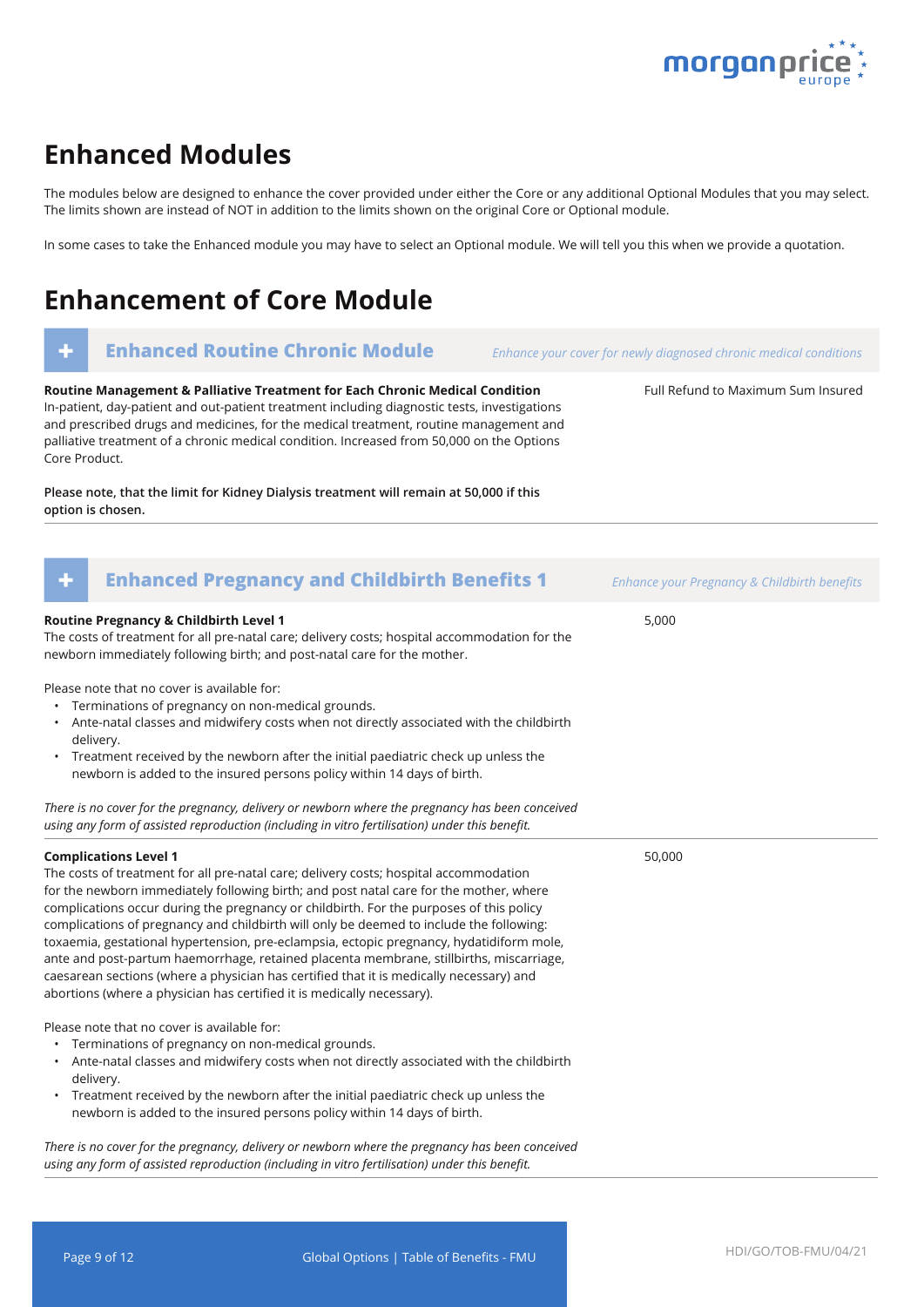

| ٠                   | <b>Enhanced Pregnancy and Childbirth Benefits 1 - continued</b>                                                                                                                                                                                                                                                                                                                                                                                                                                                                                                                                                                                                                                                                                                   |         | <b>Enhance your Pregnancy &amp;</b><br>Childbirth benefits |
|---------------------|-------------------------------------------------------------------------------------------------------------------------------------------------------------------------------------------------------------------------------------------------------------------------------------------------------------------------------------------------------------------------------------------------------------------------------------------------------------------------------------------------------------------------------------------------------------------------------------------------------------------------------------------------------------------------------------------------------------------------------------------------------------------|---------|------------------------------------------------------------|
|                     | Paediatric Check-Up Level 1<br>Contribution towards the costs of an initial paediatric check-up for the newborn.                                                                                                                                                                                                                                                                                                                                                                                                                                                                                                                                                                                                                                                  | 200     |                                                            |
|                     | There is no cover for the pregnancy, delivery or newborn where the pregnancy has been conceived<br>using any form of assisted reproduction (including in vitro fertilisation) under this benefit.                                                                                                                                                                                                                                                                                                                                                                                                                                                                                                                                                                 |         |                                                            |
|                     | <b>Premature Baby Cover Level 1</b><br>The costs of medical treatment for a premature baby where received during the first 2<br>months following birth.                                                                                                                                                                                                                                                                                                                                                                                                                                                                                                                                                                                                           | 100,000 |                                                            |
| birth.<br>$\bullet$ | Please note that no cover is available:<br>Where the baby has not been added to the insured persons policy within 14 days of<br>For continuing treatment after the expiry of the initial 2 month period other than for<br>new and unrelated medical conditions.<br>Treatment received by the newborn after the initial paediatric check up unless the<br>newborn is added to the insured persons policy within 14 days of birth.                                                                                                                                                                                                                                                                                                                                  |         |                                                            |
|                     | There is no cover for the pregnancy, delivery or newborn where the pregnancy has been conceived<br>using any form of assisted reproduction (including in vitro fertilisation) under this benefit.                                                                                                                                                                                                                                                                                                                                                                                                                                                                                                                                                                 |         |                                                            |
| ٠                   | <b>Enhanced Pregnancy and Childbirth Benefits 2</b>                                                                                                                                                                                                                                                                                                                                                                                                                                                                                                                                                                                                                                                                                                               |         | Enhance your Pregnancy & Childbirth benefits               |
|                     | Routine Pregnancy & Childbirth Level 2<br>The costs of treatment for all pre-natal care; delivery costs; hospital accommodation for the<br>newborn immediately following birth; and post-natal care for the mother.<br>Please note that no cover is available for:                                                                                                                                                                                                                                                                                                                                                                                                                                                                                                | 10,000  |                                                            |
| ٠<br>٠              | Terminations of pregnancy on non-medical grounds.<br>Ante-natal classes and midwifery costs when not directly associated with the childbirth<br>delivery.<br>Treatment received by the newborn after the initial paediatric check up unless the<br>newborn is added to the insured persons policy within 14 days of birth.                                                                                                                                                                                                                                                                                                                                                                                                                                        |         |                                                            |
|                     | There is no cover for the pregnancy, delivery or newborn where the pregnancy has been conceived<br>using any form of assisted reproduction (including in vitro fertilisation) under this benefit.                                                                                                                                                                                                                                                                                                                                                                                                                                                                                                                                                                 |         |                                                            |
|                     | <b>Complications Level 2</b><br>The costs of treatment for all pre-natal care; delivery costs; hospital accommodation<br>for the newborn immediately following birth; and post natal care for the mother, where<br>complications occur during the pregnancy or childbirth. For the purposes of this policy<br>complications of pregnancy and childbirth will only be deemed to include the following:<br>toxaemia, gestational hypertension, pre-eclampsia, ectopic pregnancy, hydatidiform mole,<br>ante and post-partum haemorrhage, retained placenta membrane, stillbirths, miscarriage,<br>caesarean sections (where a physician has certified that it is medically necessary) and<br>abortions (where a physician has certified it is medically necessary). | 100,000 |                                                            |
| $\bullet$           | Please note that no cover is available for:<br>Terminations of pregnancy on non-medical grounds.<br>Ante-natal classes and midwifery costs when not directly associated with the childbirth<br>delivery.<br>Treatment received by the newborn after the initial paediatric check up unless the<br>newborn is added to the insured persons policy within 14 days of birth.                                                                                                                                                                                                                                                                                                                                                                                         |         |                                                            |
|                     | There is no cover for the pregnancy, delivery or newborn where the pregnancy has been conceived<br>using any form of assisted reproduction (including in vitro fertilisation) under this benefit.                                                                                                                                                                                                                                                                                                                                                                                                                                                                                                                                                                 |         |                                                            |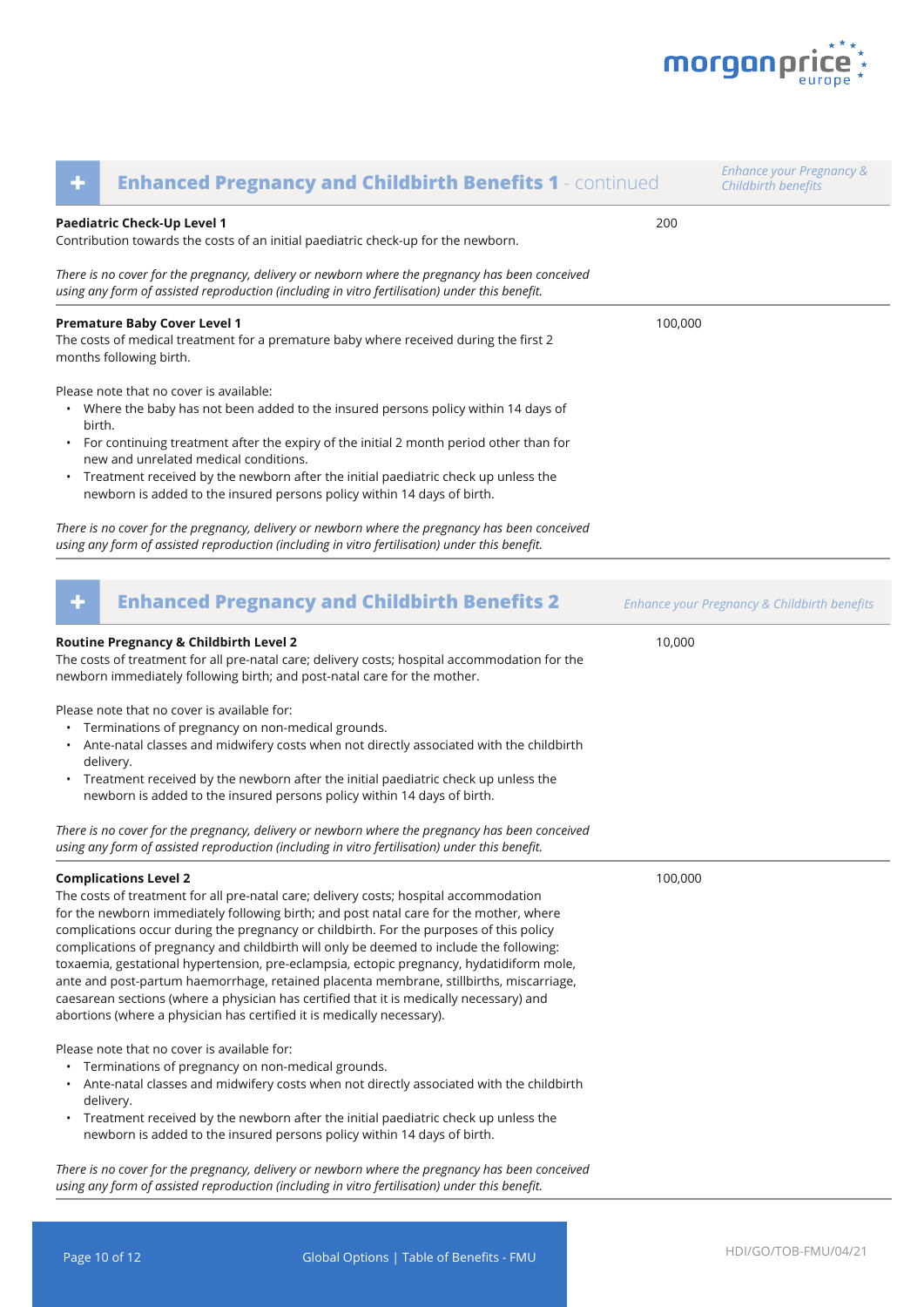

| ٠      | <b>Enhanced Pregnancy and Childbirth Benefits 2 - continued</b>                                                                                                                                                                                                     |         | Enhance your Pregnancy &<br>Childbirth benefits |
|--------|---------------------------------------------------------------------------------------------------------------------------------------------------------------------------------------------------------------------------------------------------------------------|---------|-------------------------------------------------|
|        | Paediatric Check-Up Level 2<br>Contribution towards the costs of an initial paediatric check-up for the newborn.                                                                                                                                                    | 200     |                                                 |
|        | There is no cover for the pregnancy, delivery or newborn where the pregnancy has been conceived<br>using any form of assisted reproduction (including in vitro fertilisation) under this benefit.                                                                   |         |                                                 |
|        | <b>Premature Baby Cover Level 2</b><br>The costs of medical treatment for a premature baby where received during the first 2<br>months following birth.                                                                                                             | 200,000 |                                                 |
| birth. | Please note that no cover is available:<br>• Where the baby has not been added to the insured persons policy within 14 days of<br>• For continuing treatment after the expiry of the initial 2 month period other than for<br>new and unrelated medical conditions. |         |                                                 |
|        | • Treatment received by the newborn after the initial paediatric check up unless the<br>newborn is added to the insured persons policy within 14 days of birth.                                                                                                     |         |                                                 |
|        | There is no cover for the pregnancy, delivery or newborn where the pregnancy has been conceived                                                                                                                                                                     |         |                                                 |

*using any form of assisted reproduction (including in vitro fertilisation) under this benefit.* 

### **- Reduced Pregnancy and Childbirth Module** *Reduce your premium by removing cover for routine*

**Routine Pregnancy & Childbirth Not Covered Not Covered Not Covered Not Covered Complications** The costs of treatment for all pre-natal care; delivery costs; hospital accommodation for the newborn immediately following birth; and post natal care for the mother, where complications occur during the pregnancy or childbirth. For the purposes of this policy complications of pregnancy and childbirth will only be deemed to include the following: toxaemia, gestational hypertension, pre-eclampsia, ectopic pregnancy, hydatidiform mole, ante and post-partum haemorrhage, retained placenta membrane, stillbirths, miscarriage, caesarean sections (where a physician has certified that it is medically necessary) and abortions (where a physician has certified it is medically necessary). Please note that no cover is available for: • Terminations of pregnancy on non-medical grounds. • Ante-natal classes and midwifery costs when not directly associated with the childbirth delivery. • Treatment received by the newborn after the initial paediatric check up unless the newborn is added to the insured persons policy within 14 days of birth. *There is no cover for the pregnancy, delivery or newborn where the pregnancy has been conceived using any form of assisted reproduction (including in vitro fertilisation) under this benefit.*  50,000 **Paediatric Check-Up** Contribution towards the costs of an initial paediatric check-up for the newborn. *There is no cover for the pregnancy, delivery or newborn where the pregnancy has been conceived*  200 *Pregnancy and Childbirth treatment*

*using any form of assisted reproduction (including in vitro fertilisation) under this benefit.*